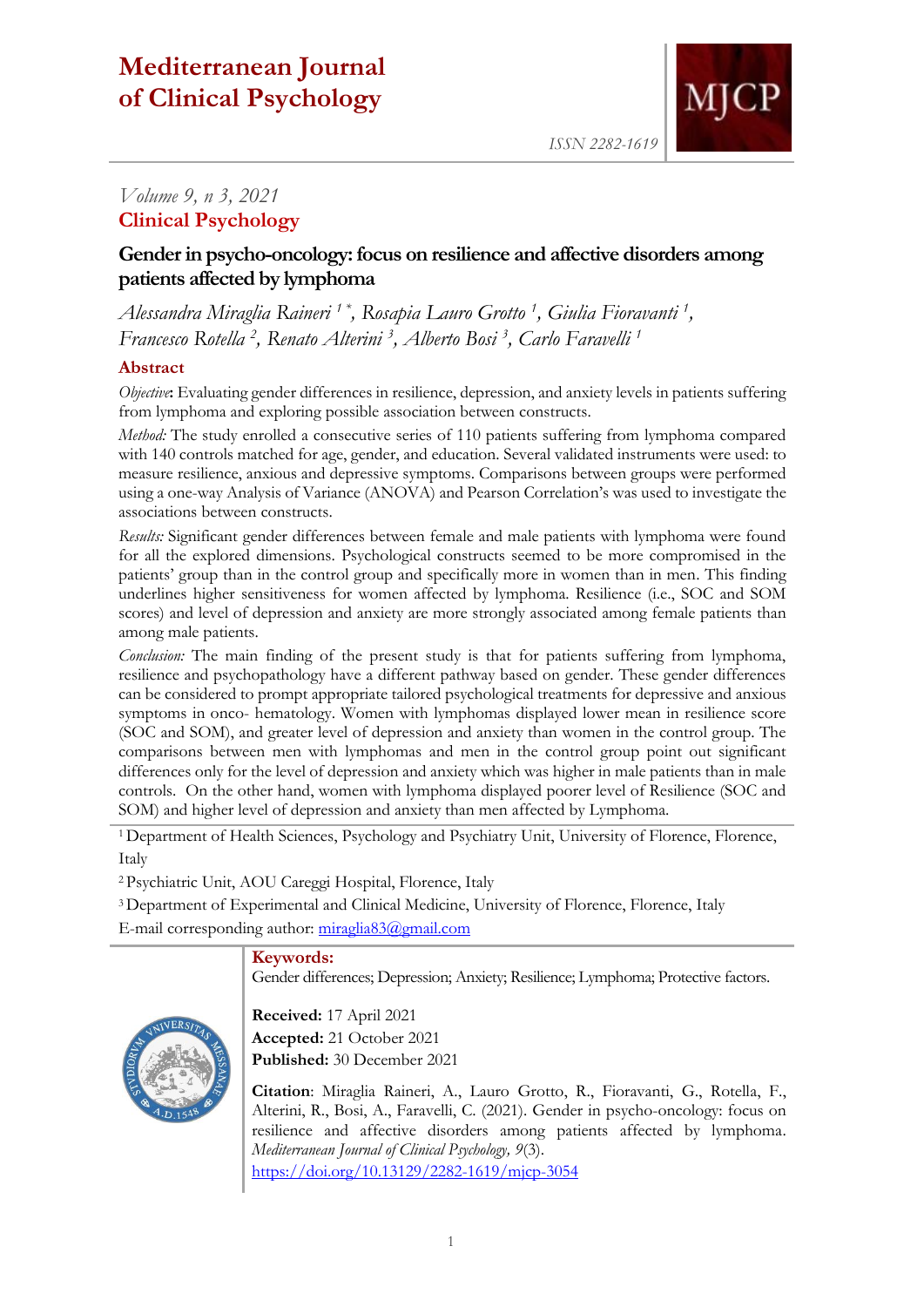#### **1. Introduction**

Depression and affective disorders are seen as a common complication of advanced cancer (Draeger et al., 2018; Johnson, 2018; Potash & Breitbart, 2002), but actually depressive, anxious, and related debilitating symptoms are under-diagnosed and under-treated among cancer patients (Irving & Lloyd-Williams, 2010; Nakamura et al., 2020), resulting in a significant negative impact on quality of life and disease outcome (Berard, 2000; Choi & Ryu, 2018; Vorn et al., 2019). A specific semiology for depressive and affective disorders in the oncologic field might be more relevant with practical clinical implications (Reich, 2010).

Gender differences can influence health and reactions in presence of a stressful event like a cancer diagnosis (Friborg et al., 2003). Knowledge about psychological processes and effects of gender differences among cancer patients is lacking (Hinz et al., 2019; Koyama et al., 2016; Northouse et al., 1998). Some studies have showed that cancer's adjustment is related to gender (Allen, 1994; Baider et al., 1989; Schumacher et al., 1993), whereas other researchers have found no differences according to gender (Oberst & James, 1985). The Goldzweig's study (2009) concluded that gender differences imply that men (healthy or sick) tend to receive more support than what they give to their wives and that men do not use the support they receive as effectively as their wives. Thus, although men report higher levels of support from their spouses, they also report higher levels of psychological distress (Goldzweig et al., 2009). Indeed, other studies (Koyama et al., 2016; Northouse et al., 2000) stated that probably this difference can be explained by the greater sensitivity of women for physical symptoms and by the stronger inclination to communicate them. Differences in resilience level can also be explained by diverse mechanisms, like coping, distress, and social support. Women reported more distress, more role problems, and less marital satisfaction than men, regardless of whether they were colon cancer patient or spouse (Northouse et al., 2000). In another study the adjustment of 39 couples in which one partner had colon cancer was assessed and the main findings were that the adjustment of male patients was superior to that of female patients (Baider et al., 1989). Specifically, in onco-hematological field gender differences have different interpretation, female patients seem to report more symptoms and higher overall distress due to illness compared with male patients in Pandey's study (Pandey et al., 2006). After this study Cole et al. (2011) observed that women were more likely to have an history of depression than men. More recently Bergerot et al. (2015) findings suggest that gender differences were related to problem-related distress but not to grade of neoplasm and especially female patients reported more distress, anxiety, and depression than male patients. Although psychopathology seems to be explored in oncology and in onco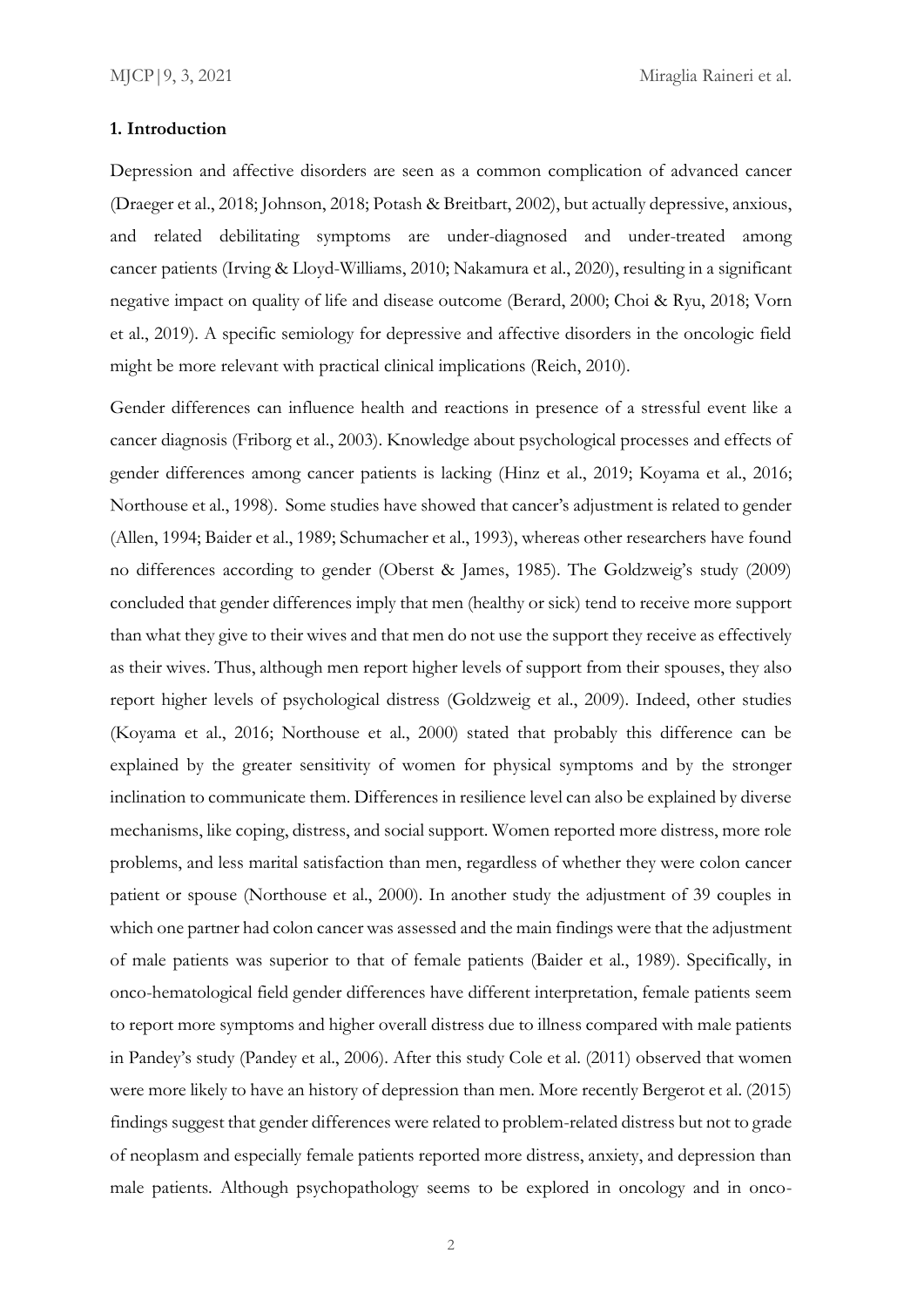hematology literature, scant attention was given to psychological protective factors like resilience. In this paper we consider resilience, sense of mastery and sense of coherence as resources able to protect against the development or onset of psychopathology. Those resources are reported to be a significant force behind healthy adjustment to life stresses, rather than the absence of risk factors (Friborg et al., 2003). Resilience is the ability to resist or recover from adversity, the ability to "rebound or spring-back" (Oxford English dictionary, 1971). Not specifically in oncological field, resilience was positively correlated with bold signal strength in the right thalamus as well as in the inferior and middle frontal gyri (Brodmann area 47) and it was established as a significant predictor of PTSD symptom severity and mediated the influence of childhood trauma on posttraumatic adjustment (Daniels et al., 2012). Some researchers have investigated resilience as a process incorporating protective factors (Rutter, 1987) and a review has investigated different roles of resilience as a trait and as a process in children, adolescent and adult subjects, in healthy people and in cancer patients, with discordant conclusions (Jacelon, 1997). To our knowledge, no previous study has purposely investigated gender differences in resilience and psychopathology in onco-hematology.

### **1.1 The current study**

The aims of the present study are: (i) to evaluate gender differences in level of Resilience, depression and anxiety levels among patients affected by lymphoma. (ii) to explore the possible association between resilience, depression and anxiety levels among patients suffering from lymphoma. For the first aim, women affected by lymphoma were compared to controls women; men suffering from lymphoma were compared with controls men; female patients were compared with male patients; female controls were compared with male controls. For the second aim, correlational analyses were performed to explore the association between Resilience (i.e., Sense of coherence and Sense of mastery) with depression and anxiety among different sub-groups: (i) women affected by lymphoma, (ii) women in the control group, (iii) men suffering from lymphoma, and (iv) men in the control group.

## **2. Methods**

### **2.1 Participants**

The study enrolled a consecutive series of 110 patients suffering from lymphomas admitted to the hospital ward (Section of Hematology and Bone Marrow Transplantation Unit, Careggi University Hospital, Florence, Italy), between March 2nd, 2012 and March 30th, 2013. The sample of women and men have not previously experienced the disease (cancer). We haven't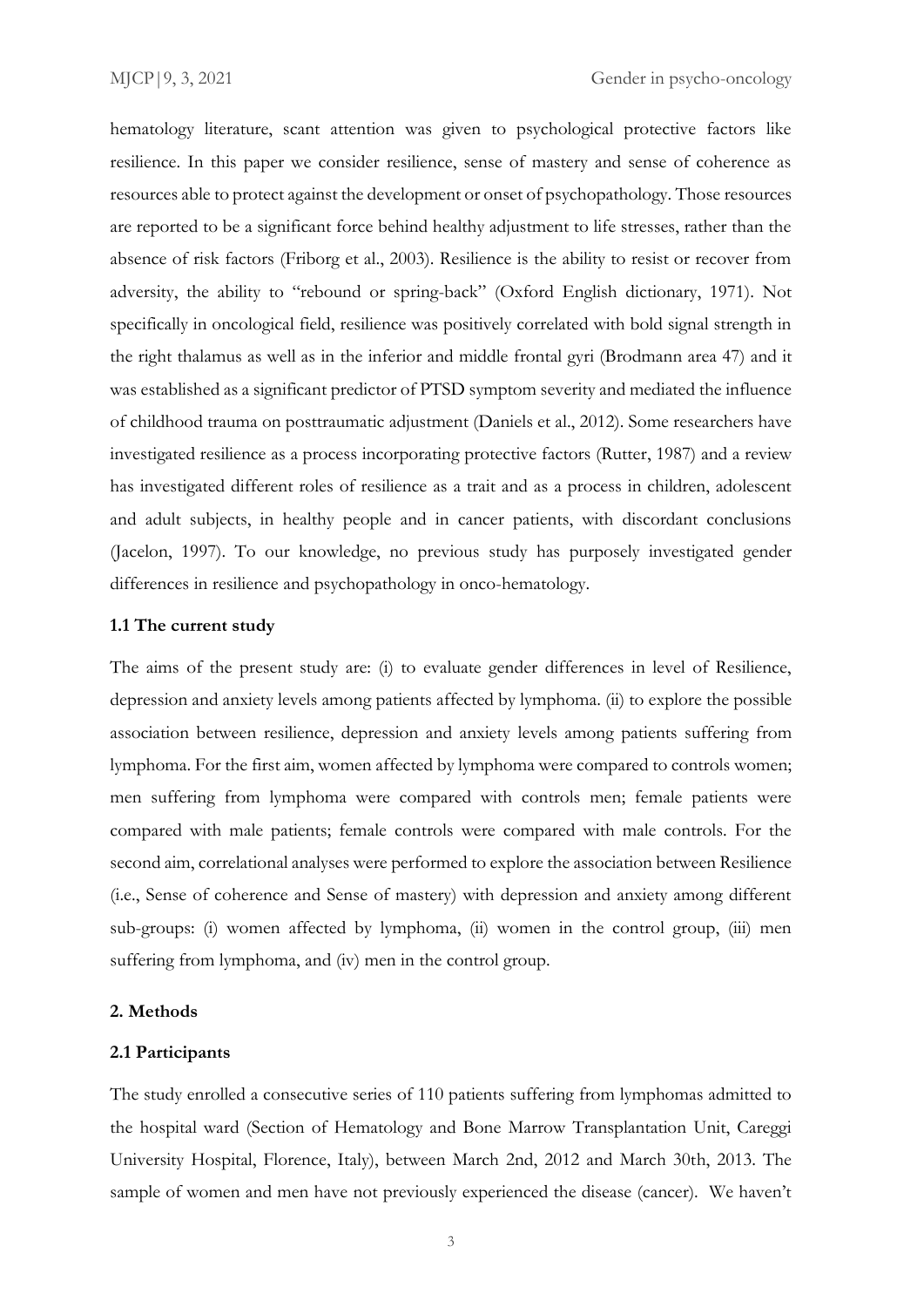controlled the severity of the disease because Lymphoma shows a lot of subtypes. Gender differences can be related to different treatments with respect to different characteristics. Also comparing grade of severity of different subtypes in different gender can be dispersive. All patients have different age and different characteristics so treatments are considered in a specific way case by case.

Exclusion criteria were age < 18 and > 75 years, intellectual disability, and not fluent Italian. Of the 110 patients contacted, 7 (6.4%) refused to participate and therefore, 103 (59 women and 44 men) patients were included in the study.

A group of 140 people drawn from the general population living in the same catchment area and matched for age, gender and education made up the controls. These subjects were randomly recruited from the lists of the Italian National Health System (99.7% of the citizens are included in the list of the NHS).

### **2.1 Ethical Considerations**

The study was designed and conducted according to the Standards for Psychological Research of the Italian Association of Psychology [\(www.aip.org\)](http://www.aip.org/). The approval of the local Ethics Committee was obtained on July, the 25th, 2011.

The study was approved by the local ethical committee and a written informed consent was obtained from all the participants prior to the enrolment.

#### **2.2 Measures**

At enrollment, socio-demographic variables and a complete medical history were collected, including oncological diagnosis, age of onset, stage of cancer, current and past treatments (i.e., chemotherapy, radiotherapy, and surgical operation). A number of validated instruments were used: the Sense of Coherence scale (SOC, Antonovsky & Sagy, 1987) and the Sense of Mastery scale (SOM, Pearlin & Schooler,1978) were used to measure resilience, the Hospital Anxiety Depression Scale (HADS, Zigmond & Snaith, 1983), and the Beck Depression Inventory II (BDI II, Beck, et al., 1996) to measure anxious and depressive symptoms. The SOC scale measures the sense of coherence, a global orientation to view the world and the individual environment as comprehensive, manageable, and meaningful (Antonovsky, 1979). It contains three items (e.g., "I have feelings I'm not sure I can keep under control") on a 7-point Likert scale (from  $1 =$  very seldom or never, to  $7 =$  very often). Higher scores indicate a higher sense of coherence. The Italian version of the SOC scale (Bonacchi et al., 2012; Di Fabio, 2015) showed a unidimensional structure, good internal consistency and concurrent validity. The SOM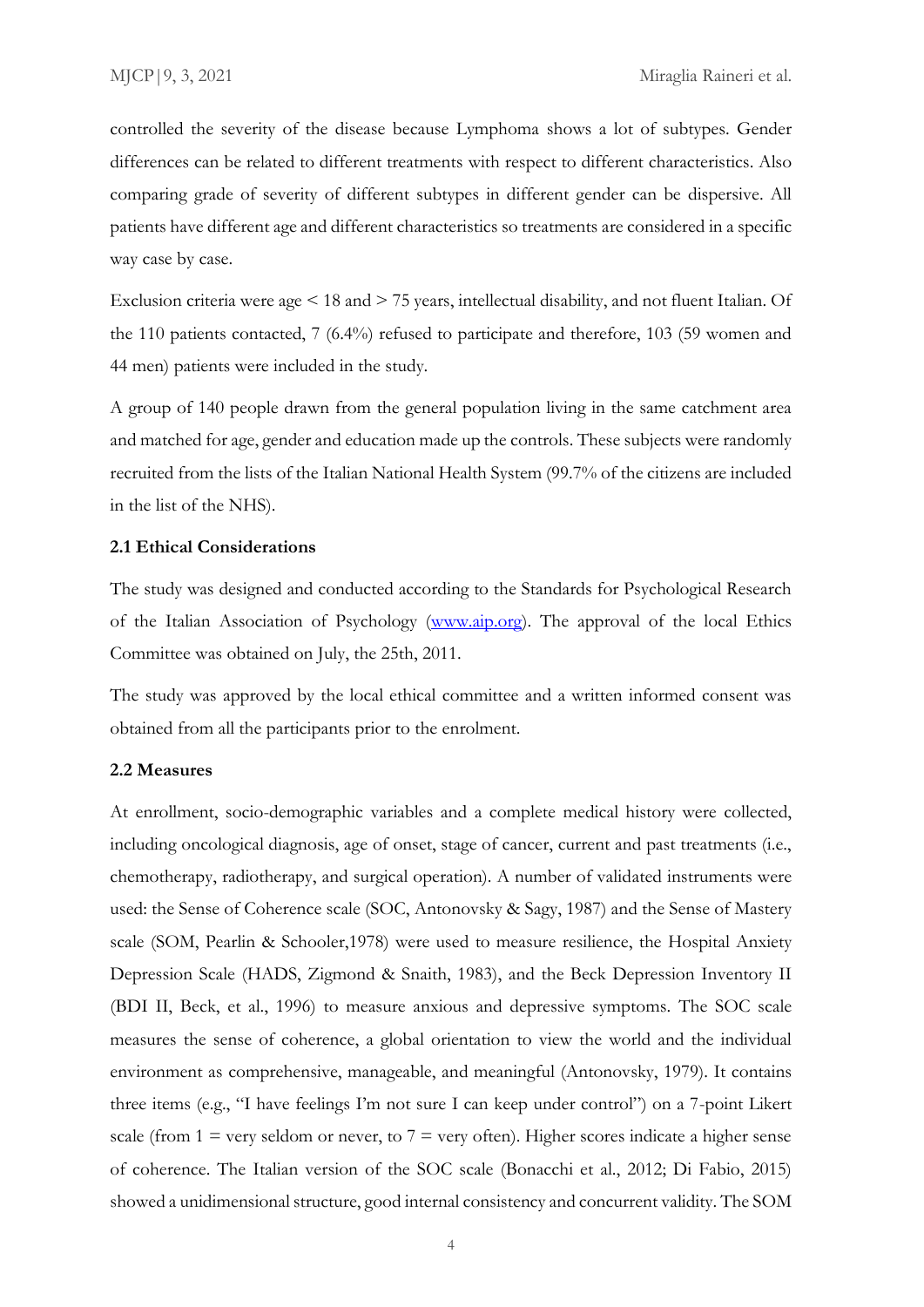scale assesses the global belief in one's ability to control things and to mitigate adverse aversive events. The scale contains seven items (e.g., "What happens to me in the future mostly depends on me") which are rated on a 7-point Likert scale with 1 meaning "Strongly agree" and 7 meaning "Strongly disagree". Higher scores indicate a higher level of self-mastery. The Italian version of SOM showed a one-factor structure and good internal consistency (Bonacchi et al., 2012). The HADS is a 14-item self-report questionnaire on a 4-point Likert scale. The questionnaire includes depression and anxiety subscales (seven items for each). The total score ranges from 0 to 42 for all the 14 items, and each subscale (depression and anxiety) is scored from 0 to 21. The HADS has shown good psychometric properties as a measure to assess depressive and anxiety symptoms in Italian samples (Costantini et al., 1999). The Beck Depression Inventory II (BDI II, Beck, et al., 1996) quantitatively assesses the depressive symptoms perceived by the patient. It consists of 21 items rated on a four-point Likert-type scale ranging from 0 to 3. It explores the affective, cognitive, motivational, vegetative, and psychomotor components of depression. Each item comprises a list of four statements arranged by the increasing severity of a symptom of depression; the higher the score, the higher the severity of depressive symptoms. Excellent psychometric properties of the BDI-II on Italian individuals were found (Sica et al., 2007).

## **2.3 Statistics**

The Statistical Package for the Social Sciences for Windows SPSS (IBM, 2011) version 20.0 was used for data analysis. Comparisons across groups were performed using a one-way Analysis of Variance (ANOVA). Pearson Correlation's coefficients were used to investigate the associations between the study variables.

## **3. Results**

As patients and control subjects were matched for sex, age and educational level, no significant differences between patients and controls were found for gender (42.7 % vs 49.3 % of females), age (55.2  $\pm$ 15.6 vs 53.7 $\pm$ 14.9 years old), and educational level (10.5 $\pm$ 4.1 vs 10.6 $\pm$ 4.0 years of educations).

## **3.1 Comparison between patients and controls divided by gender for the levels of resilience, anxiety, and depression**

The comparisons between female and male patients with lymphoma revealed significant gender differences in the explored dimensions whereas the comparisons between controls women and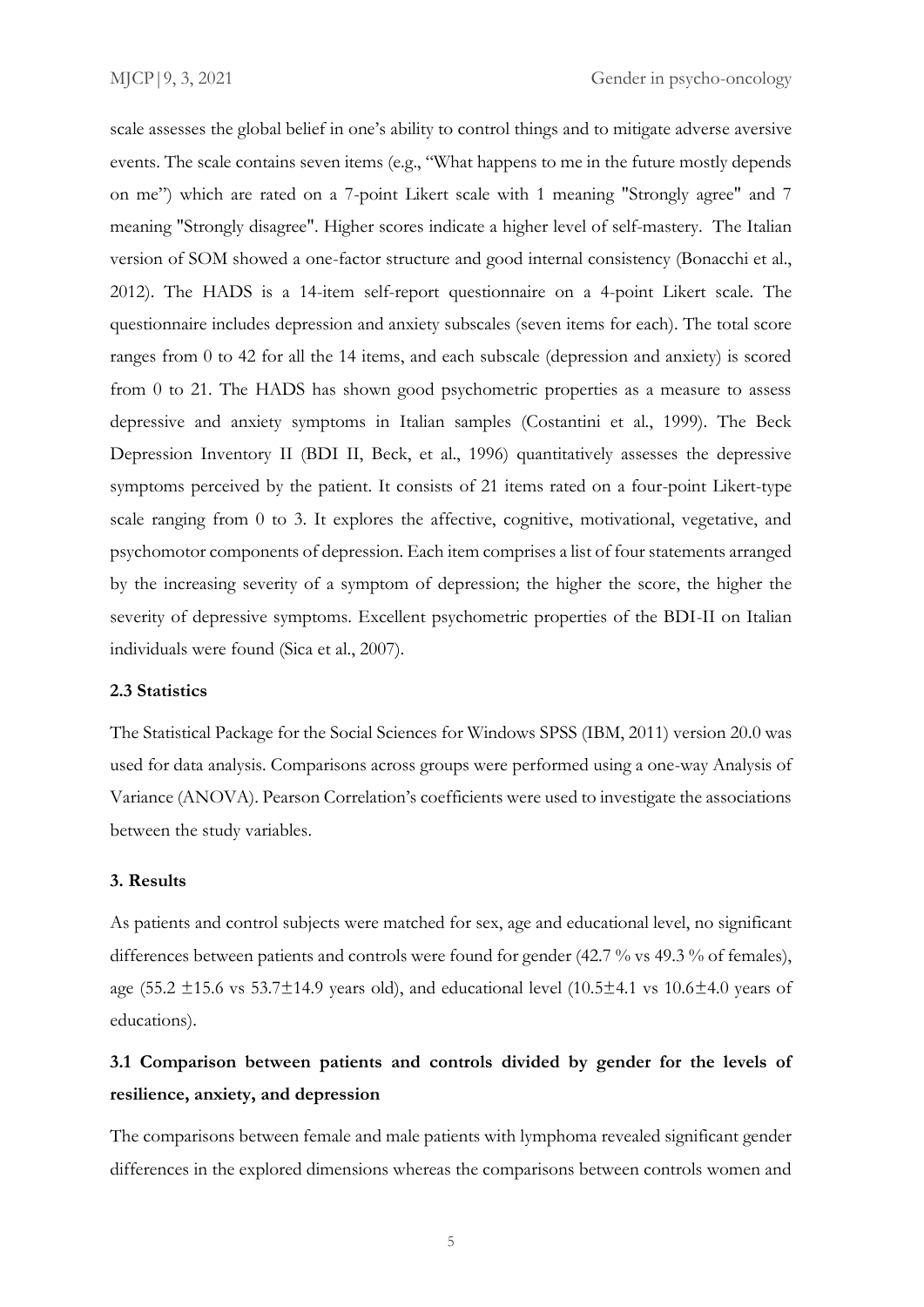## MJCP | 9, 3, 2021 Miraglia et al.

controls men did not show any significant differences (**Table 1).** Women with lymphomas displayed lower mean in resilience score (SOC and SOM), and greater level of depression and anxiety than women in the control group. The comparisons between men with lymphomas and men in the control group for the above-mentioned variables are summarized in Table 1.

| <b>ONCOLOGICAL GROUP [GENDER DIFFERENCES]</b> |                          |                      |                  | <b>HEALTHY GROUP  GENDER</b><br>DIFFERENCES/ |                                       |                                 | FEMALE CONTROLS VS FEMALE<br><b>PATIENTS</b> |    |                                          |                                           | MALE CONTROLS VS MALE PATIENTS |                  |                                                  |                                                  |                   |                  |
|-----------------------------------------------|--------------------------|----------------------|------------------|----------------------------------------------|---------------------------------------|---------------------------------|----------------------------------------------|----|------------------------------------------|-------------------------------------------|--------------------------------|------------------|--------------------------------------------------|--------------------------------------------------|-------------------|------------------|
|                                               | <b>WOMEN</b><br>$(N=44)$ | <b>MEN</b><br>$N=59$ | $\boldsymbol{F}$ | n                                            | <b>WOME</b><br>N<br>$(N=69)$<br>M(DS) | <b>MEN</b><br>$(N=71)$<br>M(DS) | <b>F</b>                                     |    | <b>WOMEN</b><br><b>CONTROL</b><br>$N=69$ | <b>WOMEN</b><br><b>PATIENTS</b><br>$N=44$ | $\mathbf{F}$                   | $\boldsymbol{D}$ | <b>MEN</b><br><b>CONTROLS</b><br>$N=71$<br>M(DS) | <b>MEN</b><br><b>PATIENTS</b><br>$N=59$<br>M(DS) | $\mathbf{F}$      | $\boldsymbol{p}$ |
| <b>BDI</b>                                    | 10.23(8.79)              | 5,31(6,07)           | 11,291           | ,001                                         | 1.64(1.55)                            | 1.53(2.98)                      |                                              | ns | 3.80(1.87)                               | 7.77(4.14)                                | 20.51                          | .000             | 3.89(1.83)                                       | 6.24(3.06)                                       | 17.32             | $\sqrt{000}$     |
| <b>HOSPITAL H.AD.S.</b>                       | 16.05(6.21)              | 13,17(4,96)          | 6,827            | ,010                                         | 7.24(2.26)                            | 7.19(3.01)                      |                                              | ns | 1.64(1.55)                               | 10.23(8.79)                               | 23.31                          | .000             | 1.53(2.98)                                       | 5.31(6.07)                                       | $12.10 \cdot 001$ |                  |
| <b>ANXIETY H.A.D.S.</b>                       | 7.77(4.14)               | 6,24(3,06)           | 4,680            | ,033                                         | 3.80(1.87)                            | 3.89(1.83)                      |                                              | ns | 3.32(1.49)                               | 8.32(3.30)                                | 51.02                          | .000             | 3.53(1.92)                                       | 6.93(2.96)                                       | 37.73             | .000.            |
| <b>DEPRESSION</b><br><b>H.A.D.S.</b>          | 8.32(3.30)               | 6,93(2,96)           | 4,993            | ,028                                         | 3.32(1.49)                            | 3.53(1.92)                      |                                              | ns | 7.24(2.26)                               | 16.05(6.20)                               | 46.51                          | .000             | 7.19(3.01)                                       | 13.17(4.96)                                      | 42.57             | 000              |
| <b>SOC-THE</b><br><b>UNDERSTANDING</b>        | 1.23(0.68)               | 1.58(.62)            | 7.359            | .008                                         | 1.55(.50)                             | 1.61(.62)                       |                                              | ns | 1.55(.50)                                | 1.23(.67)                                 | 8.48                           | .004             | 1.61(.62)                                        | 1.58(.62)                                        | .07               | 789              |
| <b>SOC FEASIBILITY</b>                        | 1.14(.76)                | 1.29(0.61)           | 1.240            |                                              | 1.16(0.56)                            | 1.25(0.63)                      |                                              | ns | 1.16(.5)                                 | 1.14(0.76)                                | .034                           | .854             | 1.25(.63)                                        | 1.29(.61)                                        | 10                | .753             |
| $SOC -$<br><b>MEANINGFULNESS</b>              | 1.25(.65)                | 1.58(.56)            | 7.393            | .008                                         | 1.30(0.65)                            | 1.41(.62)                       |                                              | ns | 1.30(6)                                  | 1.25(.65)                                 | .188                           | .665             | 1.41(.62)                                        | 1.58(.56)                                        | 2.55              | .113             |
| <b>SOC TOTAL</b>                              | 3.61(1.48)               | 4.44(1.19)           | 9.839            | .002                                         | 4.01(1.18)                            | 4.27(1.32)                      |                                              | ns | 4.60(1.00)                               | 3.61(1.51)                                | 8.49                           | .005             | 4.81(.98)                                        | 4.49(1.12)                                       | 1.93              | 168              |
| <b>SOM TOTAL</b>                              | 28.52 (8.29)             | 35.02(7.85)          | 16.441           | .000                                         | 32.63(8.10)                           | 3.27(8.46)                      |                                              | ns | 32.63(8.10)                              | 28.52 (8.29)                              | 6.62                           | .011             | 34.27(8.46)                                      | 35.02(7.85)                                      | .26               | .607             |

**Table 1.** Gender differences between the study variables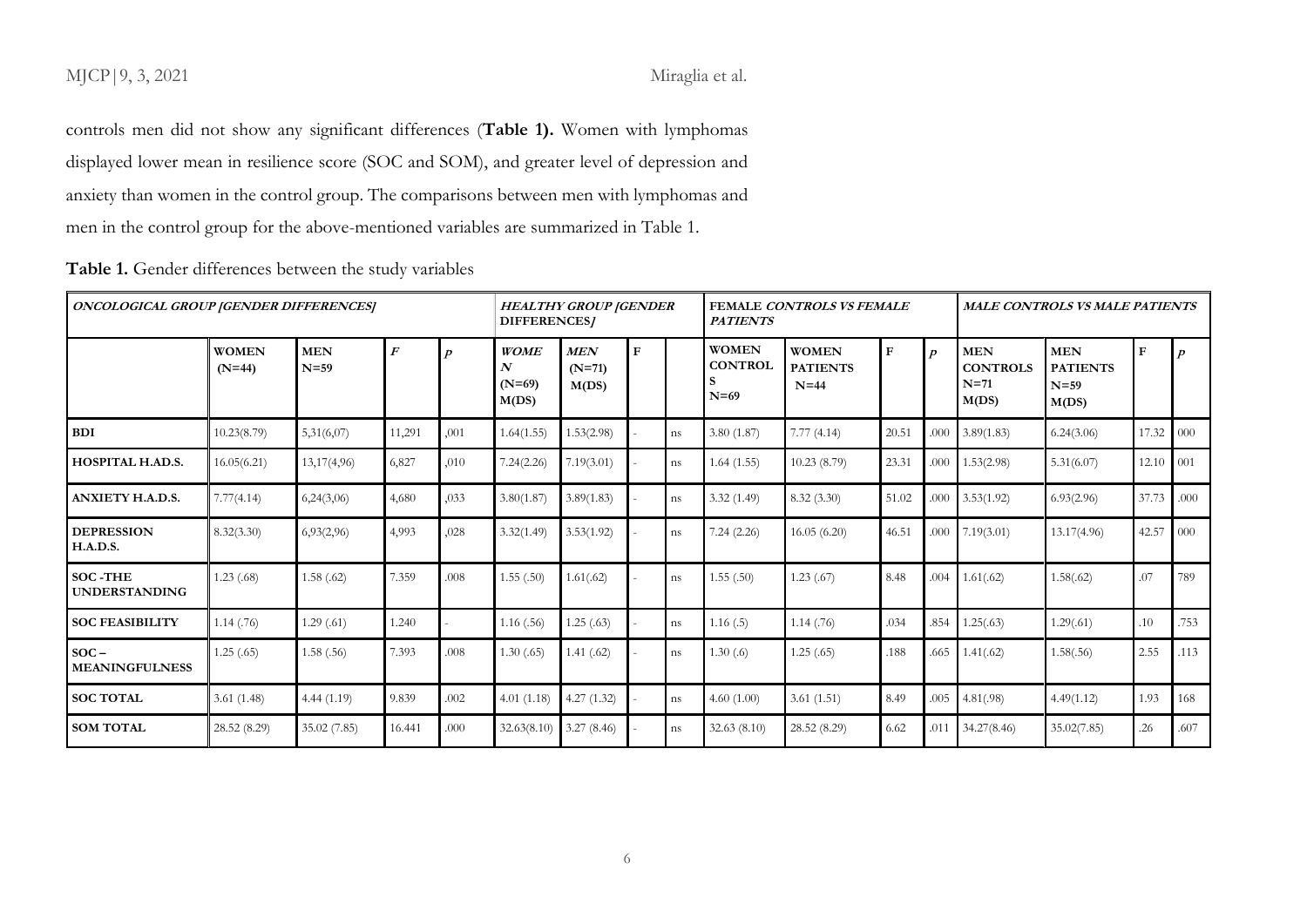## MJCP | 9, 3, 2021 Gender in psycho-oncology

| SOM-<br><b>UNCONTROLLABLE</b><br><b>NESS OF EVENTS</b> | 3.77(1.54) | 4.95(1.48) | 15.413 | .000 | 5.05(1.57) | 5.16(1.48) | ns | 5.05(1.57) | 3.77(1.54) | 17.60 | .000 | 5.16(1.48) | 4.95(1.48) | .64  | 425  |
|--------------------------------------------------------|------------|------------|--------|------|------------|------------|----|------------|------------|-------|------|------------|------------|------|------|
| <b>SOM-SELF-</b><br><b>RESOLUTION</b>                  | 4.34(1.64) | 5.15(1.41) | 7.243  | .008 | 5.08(1.69) | 5.41(1.44) | ns | 5.08(1.68) | 4.34(1.64) | 5.09  | .026 | 5.41(1.44) | 5.15(1.41) | 1.07 | 301  |
| $SOM -$<br><b>INELUCTABILITY OF</b><br>DESTINY.        | 4.34(1.66) | 5.25(1.37) | 9.351  | .003 | 4.83(1.65) | 5.06(1.59) | ns | 4.83(1.64) | 4.34(1.66) | 2.31  | .131 | 5.06(1.59) | 5.25(1.37) | .55  | .456 |
| $SOM -$<br><b>HELPLESSNESS</b>                         | 3.95(1.73) | 4.97(1.49) | 10.102 | .002 | 4.66(1.71) | 4.80(1.64) | ns | 4.66(1.76) | 3.95(1.72) | 4.29  | .041 | 4.80(1.64) | 4.97(1.49) | .35  | .552 |
| SOM-HARD-<br><b>PUSHED</b>                             | 3.36(1.63) | 4.51(1.75) | 11.468 | .001 | 3.88(1.55) | 4.13(1.94) | ns | 3.88(1.55) | 3.36(1.63) | 2.77  | .099 | 4.13(1.94) | 4.51(1.75) | 1.34 | .248 |
| <b>SOM-SELF</b><br><b>IMPUTATION</b>                   | 3.95(1.31) | 4.92(1.20) | 14.825 | .000 | 4.57(1.93) | 4.73(1.81) | ns | 4.57(1.93) | 3.95(1.31) | 3.40  | .068 | 4.73(1.82) | 4.92(1.20) | .45  | .502 |
| <b>SOM-SENSE</b><br><b>INABILITY</b>                   | 4.80(1.11) | 5.27(1.08) | 4.768  | .031 | 4.57(1.82) | 5.06(1.62) | ns | 4.57(1.82) | 4.80(1.11) | .54   | .463 | 5.06(1.62) | 5.27(1.08) | .74  | .389 |

Significant differences appeared only for the level of depression and anxiety which was higher in male patients than in male controls. On the other hand, women with lymphoma displayed poorer level of Resilience (SOC and SOM) and higher level of depression and anxiety than men affected by Lymphoma.

## **3.2 Correlations between resilience, anxiety, and depression**

The correlations between Sense of Coherence, Sense of Mastery, anxiety, and depression among female and male patients are reported in Table 2.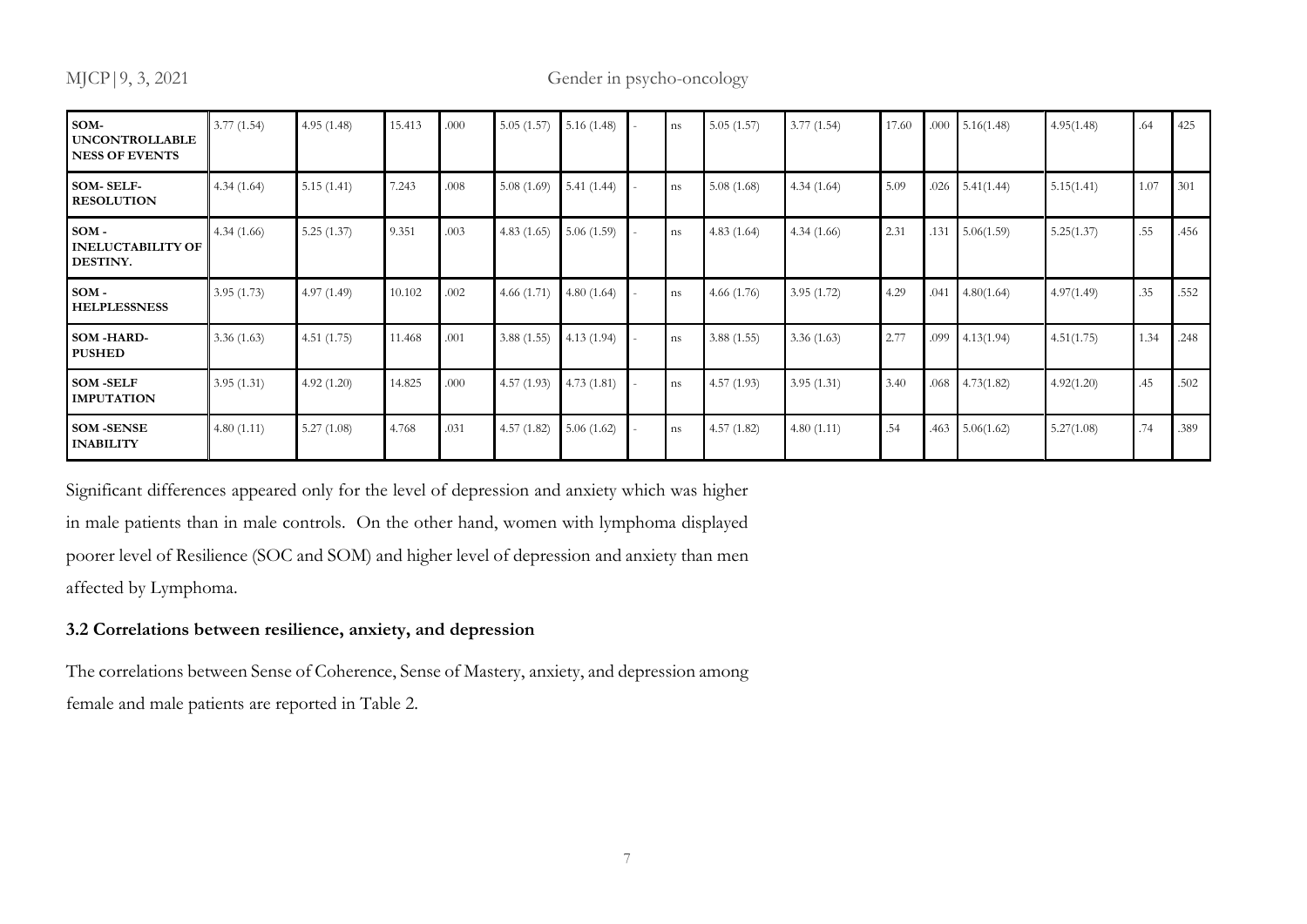## MJCP | 9, 3, 2021 Miraglia et al.

|                                                            | <b>BECK DEPRESSION</b><br><b>INVENTORY I GLOBAL</b> |                          | HOSPITAL ANXIETY DEPRESSION ANXIETY (HOSPITAL ANXIETY<br><b>SCALE GLOBAL</b> |                          | <b>DEPRESSION SCALE)</b> |                                                | DEPRESSION (HOSPITAL<br><b>ANXIETY DEPRESSION SCALE)</b> |                          |  |
|------------------------------------------------------------|-----------------------------------------------------|--------------------------|------------------------------------------------------------------------------|--------------------------|--------------------------|------------------------------------------------|----------------------------------------------------------|--------------------------|--|
|                                                            | Women<br>Men                                        |                          | Women                                                                        | Men                      | Women                    | Men                                            | Women                                                    | Men                      |  |
|                                                            | $N=44$                                              | $N=59$                   | $N=44$                                                                       | $N=59$                   | $N=44$                   | $N=59$                                         | $N=44$                                                   | $N=59$                   |  |
| SOC -THE UNDERSTANDING-                                    | $- -$                                               | $- -$                    | $\sim$ $\sim$                                                                | $\overline{\phantom{a}}$ | $\overline{\phantom{a}}$ | $\sim$ $-$                                     | $-.314**$                                                | $\overline{\phantom{a}}$ |  |
| <b>SOC-THE FEASIBILITY-</b>                                | $-447**$                                            | $- -$                    | $-3.466**$                                                                   | $- -$                    | $- -$                    | $- -$                                          | $-542**$                                                 | $- -$                    |  |
| <b>SOC - MEANINGFULNESS-</b>                               | $-526**$                                            | $-486**$                 | $-532**$                                                                     | $-418**$                 | $-0.444**$               | $-450**$                                       | $-427**$                                                 | $-.276*$                 |  |
| <b>SOC TOTAL</b>                                           | $-0.467**$                                          | $-.329*$                 | $-545**$                                                                     | $- -$                    | $-308**$                 | $- -$                                          | $-.621**$                                                | $-\,-$                   |  |
| SOM -SENSE OF UNCONTROLLABLENESS OF<br><b>EVENTS-</b>      | $-.357**$                                           | $-.357**$                | $-479**$                                                                     | $-.326**$                | $-421**$                 | $-\,-$                                         | $-.338**$                                                | $-339**$                 |  |
| <b>SOM- SENSE OF SELF-RESOLUTION OF</b><br><b>PROBLEMS</b> | $-349**$                                            | $-343**$                 | $-3.462**$                                                                   | $-302*$                  | $-0.447**$               | $- -$                                          | $\overline{\phantom{m}}$                                 | $-306*$                  |  |
| SOM - INELUCTABILITY OF DESTINY -                          | $-.395**$                                           | $-431**$                 | $-463**$                                                                     | $-.328*$                 | $-429**$                 | $\hspace{0.05cm} -$                            | $-.305*$                                                 | $-335*$                  |  |
| <b>SOM -HELPLESSNESS TO PROBLEMS-</b>                      | $-395**$                                            | $-316*$                  | $-486**$                                                                     | $- -$                    | $-386**$                 | $\overline{\phantom{a}}$                       | $-.389**$                                                | $- -$                    |  |
| SOM-HARD-PUSHED-                                           | $- -$                                               | $\overline{\phantom{a}}$ | $-305*$                                                                      | $- -$                    | $- -$                    | $\hspace{0.1mm}-\hspace{0.1mm}-\hspace{0.1mm}$ | $\overline{\phantom{m}}$                                 | $-330*$                  |  |
| SOM -SELF-IMPUTATION OF EVENTS-                            | $-.300*$                                            | $\overline{\phantom{m}}$ | $-331**$                                                                     | $- -$                    | $-336**$                 | $- -$                                          | $- -$                                                    | $- -$                    |  |
| <b>SOM -SENSE OF INABILITY-</b>                            | $-526**$                                            | $-347**$                 | $-0.615**$                                                                   | $-.353**$                | $-566**$                 | $\hspace{0.1mm}-\hspace{0.1mm}-\hspace{0.1mm}$ | $-425**$                                                 | $-.328*$                 |  |
| <b>SOM TOTAL</b>                                           | $-439**$                                            | $-364**$                 | $-0.553**$                                                                   | $-.328*$                 | $-500**$                 | $- -$                                          | $-.387**$                                                | $-341*$                  |  |

## **Table 2.** Correlations between Sense of coherence, Sense of Mastery, depression and anxiety among women and men with Lymphoma

 $*$  p < 0.05;  $*$  p < 0.001

Resilience (i.e., SOC and SOM scores) and level of depression and anxiety are more strongly associated among female patients than among male patients.

Correlations among women in the control group (data not shown) revealed that comparison between [Soc–Meaningfulness-, Som-Hard-Pushed-, Som-Self-Imputation of Eventsrespectively associated with Hospital Anxiety Depression Scale Global, Beck Depression Inventory II Global, Hospital Anxiety Depression Sub-Scale] are significant p< 0.005 and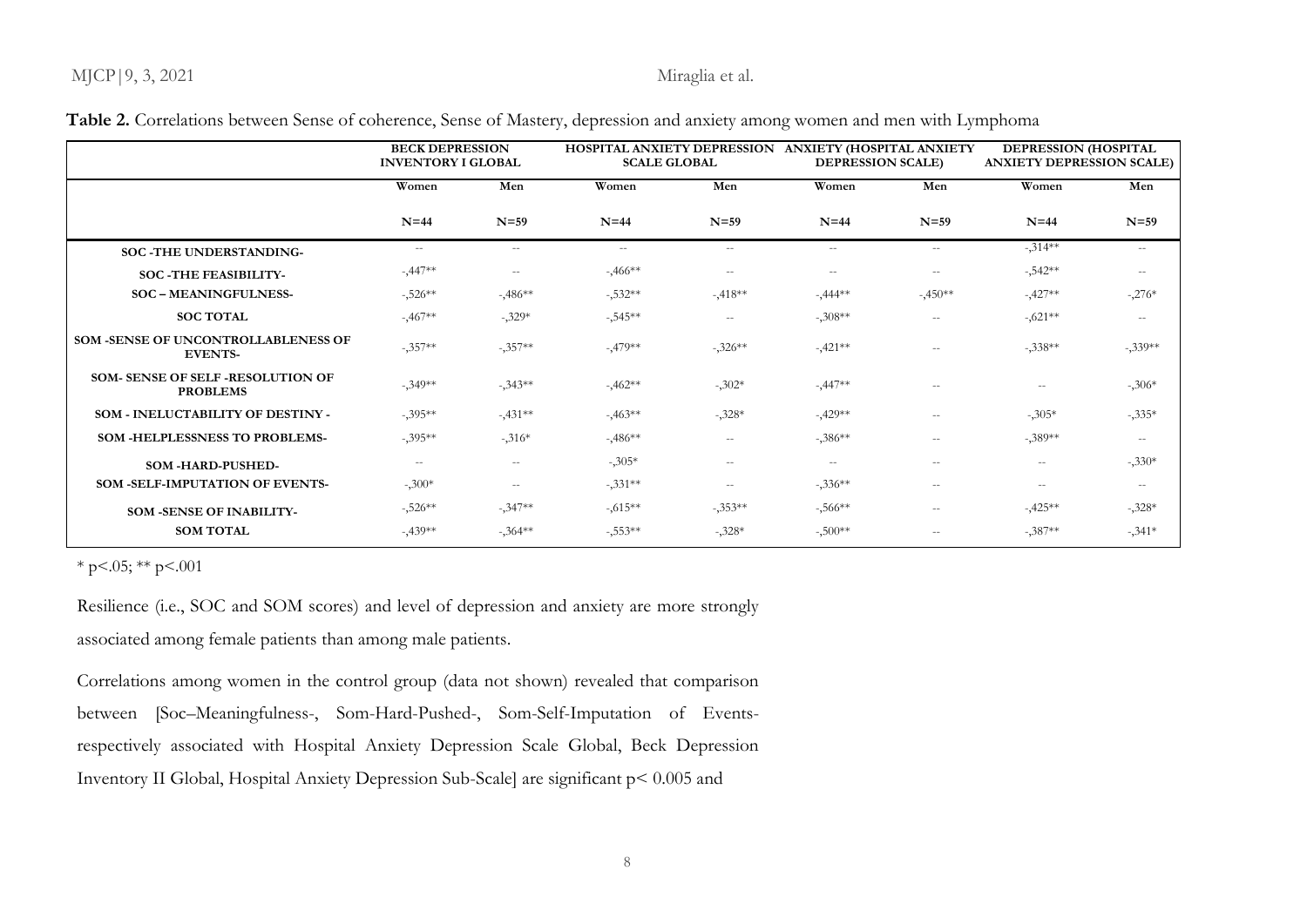negative associated r >-.30 just. Higher value on resilience score (SOC and SOM scores) are associated with lower score on affective disorders.

Correlations among men in the control group (data not shown) revealed only one association with  $p<0.05$  and  $r>0.30$ , that is the correlation between Soc-Meaningfulness and Hospital Anxiety Depression Scale Global.

## **4. Discussion**

The main finding of the present study is that for patients suffering from lymphoma, resilience and psychopathology have a different pathway based on gender as before discussed by other authors (Friborg et al., 2003). Our results confirm psychological resilience to be a relevant process for patients affected by lymphoma (Jacelon, 1997). In our study resilience in patients suffering from lymphoma seems to be compromised in women more than in men and seems to be more damaged in women with lymphoma than controls women. This data suggests that reaction to a diagnosis of a chronic disease can be influenced by a psychological protective factor like resilience, and that resilience is associated with psychopathology in different ways between genders. These results support similar research (Bergerot et al., 2015; Cole et al., 2011; Pandey et al., 2006). Indeed, in our comparison hematologic sub-groups have lower level of psychological protective factor and greater level of affective disorder than control gender subgroup. This trend is in line with Daniel's study of 2021. Also, our results suggest that resilience can be considered as a factor associated with psychopathology among lymphoma patients. This finding evidence gender differences as a relevant topic in psycho-oncology, so that women seem to be more sensitive than men. The association between resilience and psychopathology in lymphoma sub-group may suggest a gender vulnerability which predisposes the individual to develop some cluster of psychological needs. To our knowledge scant attention was given in the recent literature to deepen the topic of "gender vulnerability for lymphoma patients". Correlations are statistically significant just for women sub-group, reconfirming that the association between resilience and psychopathology can be a marker of women-gender and less important in men subgroup. So, we confirm results of Keller's study of 1999. In our opinion this result must be considered in oncological standard care in order to improve the model of care.

The effects of resilience on depression and anxiety might be mediated by several different pathways. Psycho-social factor, either environmental (i.e., 'impact' and 'stress adaptive capacity',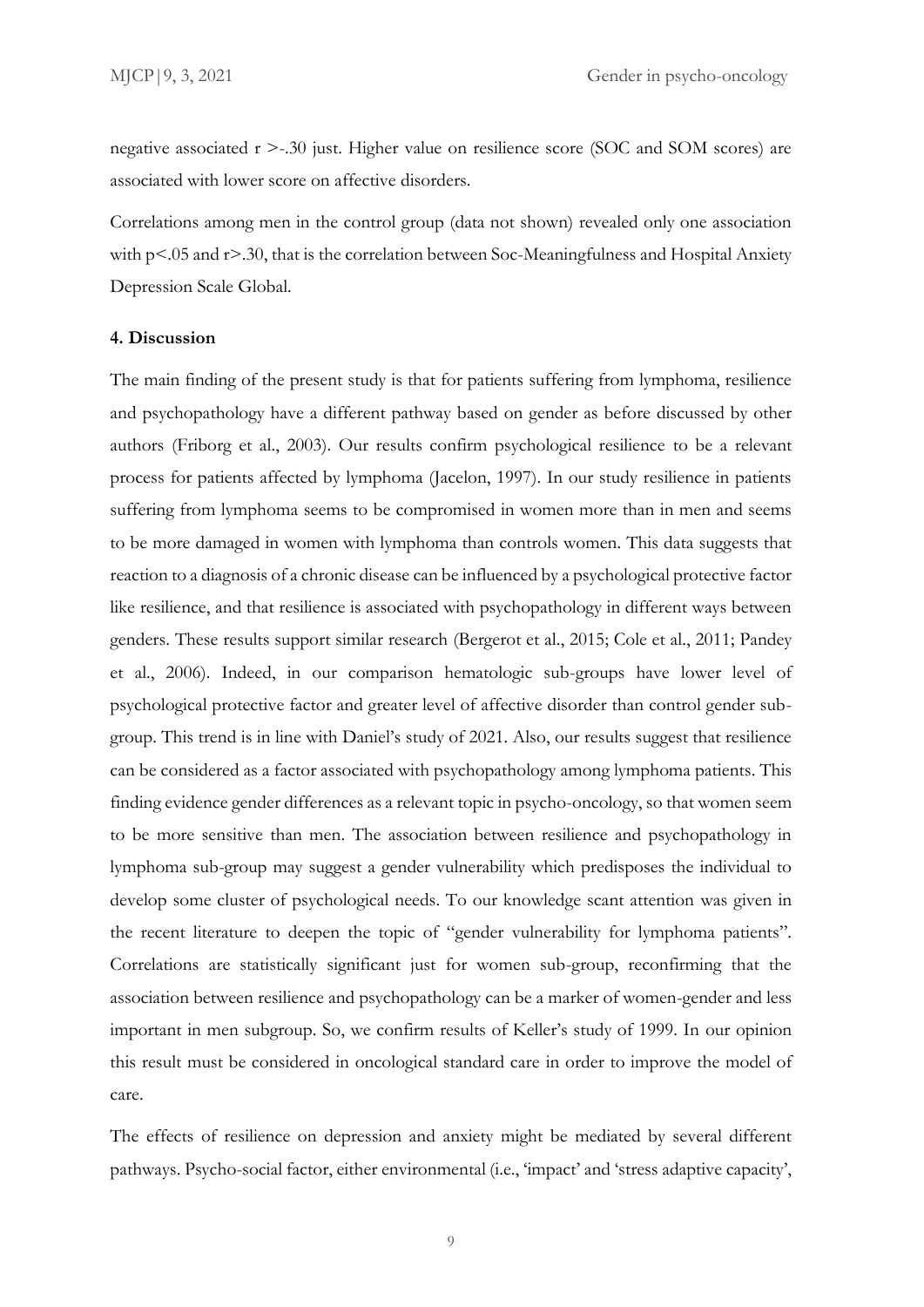coping skills and social support), could potentially modulate the relationship in cancer field (Peled et al., 2008; Surtees et al., 2010).

Some limitations of the present study must be acknowledged. The health state can influence the personal evaluation of the perceived resilience. A larger sample and a more detailed investigation are therefore necessary to confirm the association between resilience and psychopathology. However, gender differences in psycho-oncology should be considered in the assessment context and in the clinic intervention process. The evaluation of the distinctive aspects contributing the psychological well-being of male and female cancer patients could improve the provision of adequate support adapted to gender-specific requirements (Keller & Henrich, 1999). To our knowledge, this is the first study that specifically investigated the possible relationship between resilience, psychopathology and gender differences and offers additional information regarding the predisposing factor of psychopathology for lymphoma patients. The gender differences can be considered to be central in order to design appropriate "tailored" psychological interventions when evaluating the possible risk factors for psychopathology among patients affected by lymphoma.

## **Conflict of Interest Statement**

The authors declare that the research was conducted in the absence of any potential conflict of interest.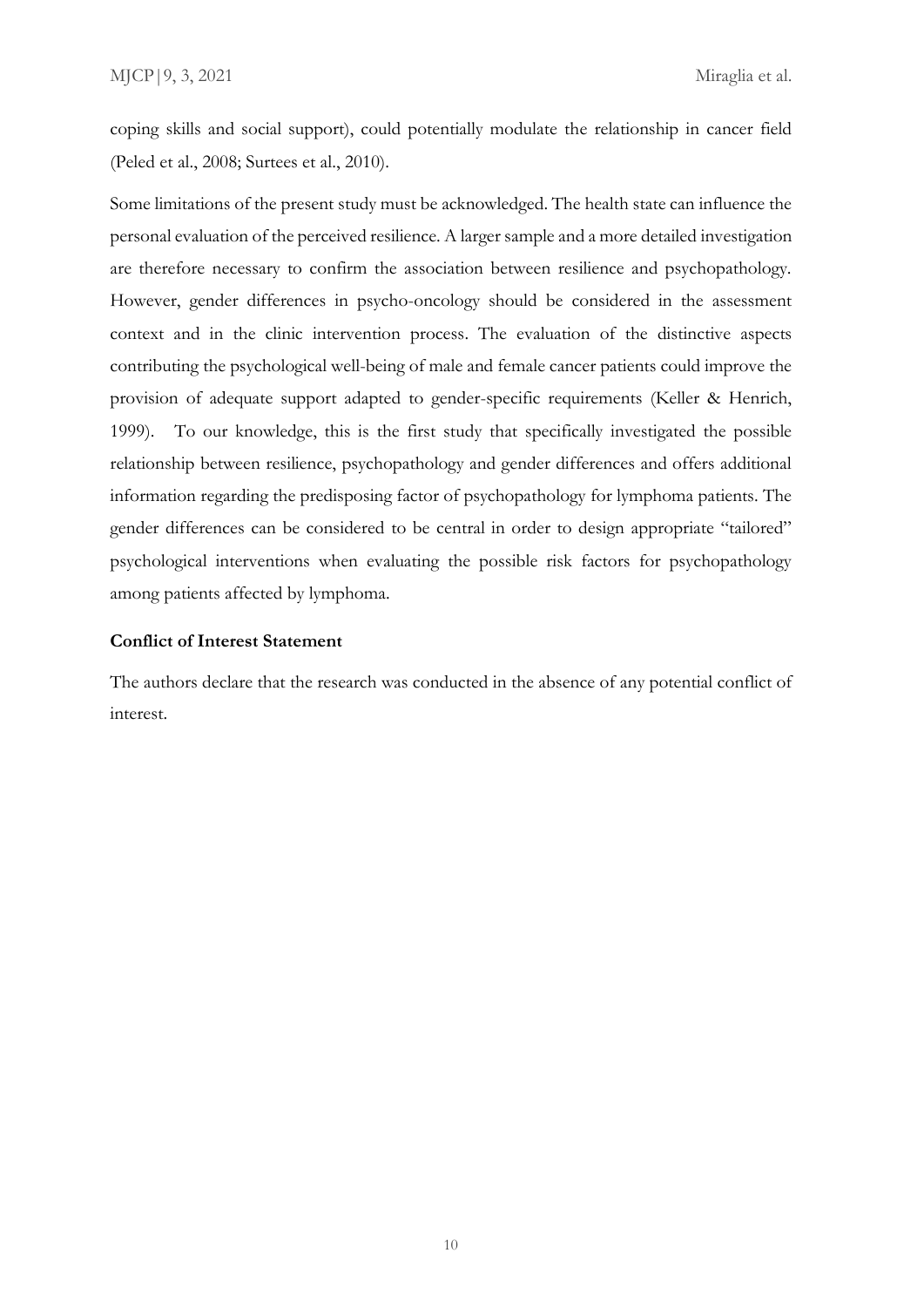### **References**

- 1. Allen, S.M. (1994). Gender differences in spousal care giving and unmet need for care. *Journal of Gerontology, 49*, S187±S195.<https://doi.org/10.1093/geronj/49.4.s187>
- 2. Antonovsky, A. (1979). *Health, stress and coping: New perspectives on mental and physical well-being.* Jossey-Bass.
- 3. Antonovsky, A. & Sagy, S. (1986) The development of sense of coherence and its impact on responses to stress situations. *The Journal of Social Psychology, 126,* 213-225.
- 4. Baider, L., Perez, T., & De-Nour, A.K. (1989). Gender and adjustment to chronic disease. A study of couples with colon cancer. *General Hospital Psychiatry, 11*, 1-8. [https://doi.org/10.1016/0163-8343\(89\)90018-2.](https://doi.org/10.1016/0163-8343(89)90018-2)
- 5. Beck, A. T., Steer, R. A., & Brown, G. K. (1996*). Manual for the Beck Depression Inventory-II.* Psychological Corporation.
- 6. Berard, R. M. (2000). Depression and anxiety in oncology: the psychiatrist's perspective. *The Journal of Clinical Psychiatry*, *62*, 58-61.
- 7. Bergerot, C.D., Clark, K.L., Nonino, A., Waliany, S., Buso, M.M., & Loscalzo, M. (2015). Course of distress, anxiety, and depression in hematological cancer patients: Association between gender and grade of neoplasm. *Palliative Supportive Care, 13,* 115-123[. https://doi.org/10.1017/S1478951513000849](https://doi.org/10.1017/S1478951513000849)
- 8. Bonacchi, A., Miccinesi, G., Galli, S., Chiesi, F., Martire, M., Guazzini, M., Toccafondi, A., Fazzi, L., Balbo, V., Vanni, D., Rosselli, M., & Primi, C. (2012). The dimensionality of Antonovsky's sense of coherence scales: An investigation with Italian samples. *Testing, Psychometrics, Methodology in Applied Psychology, 19*, 115-34.
- 9. Choi, S., & Ryu, E. (2018). Effects of symptom clusters and depression on the quality of life in patients with advanced lung cancer. *European Journal of Cancer Care (English), 27.* [https://doi.org/10.1111/ecc.12508.](https://doi.org/10.1111/ecc.12508)
- 10. Cole, C.E., Haugen, A.R., Mathiason, M.A., & McHugh, V.L. (2011). Screening for psychosocial distress in patients with hematological malignancies and identifying specific factors that cause distress throughout stage disease. *Blood, 118,* 2086[. https://doi.org/10.1182/blood.V118.21.2086.2086](https://doi.org/10.1182/blood.V118.21.2086.2086)
- 11. Collishaw, S., Pickles, A., Messer, J., Rutter, M., Shearer, C., & Maughan, B. (2007). Resilience to adult psychopathology following childhood maltreatment: evidence from a community sample. *Child, Abuse & Neglect, 31,* 211-29[. https://doi.org/10.1016/j.chiabu.2007.02.004](https://doi.org/10.1016/j.chiabu.2007.02.004)
- 12. Costantini, M., Musso, M., Viterbori, P., Bonci, F., Del Mastro, L., Garrone, O., Venturini, M., & Morasso, G. (1999). Detecting psychological distress in cancer patients: Validity of the Italian version of the Hospital Anxiety and Depression Scale. *Supportive Care in Cancer, 7*(3), 121-127. <https://doi.org/10.1007/s005200050241>
- 13. Daniels, J.K., Hegadoren, K.M., Coupland, N.J., Rowe, B.H., Densmore, M., Neufeld, R.W., & Lanius, R.A. (2012). Neural correlates and predictive power of trait resilience in an acutely traumatized sample: a pilot investigation. *Journal of Clinical Psychiatry, 73,* 327-32. [https://doi.org/10.4088/JCP.10m06293.](https://doi.org/10.4088/JCP.10m06293)
- 14. Di Fabio, A. (2015). Sense of coherence scale: First contribution to validation of the Italian version. *Counseling, 8.*
- 15. Draeger, D.L., Sievert, K.D., & Hakenberg, O.W. (2018). Analysis of psychosocial stress factors in patients with renal cancer. *Therapeutic Advances in Urology, 10,* 175-182[. https://doi.org/10.1177/1756287218754766.](https://doi.org/10.1177/1756287218754766)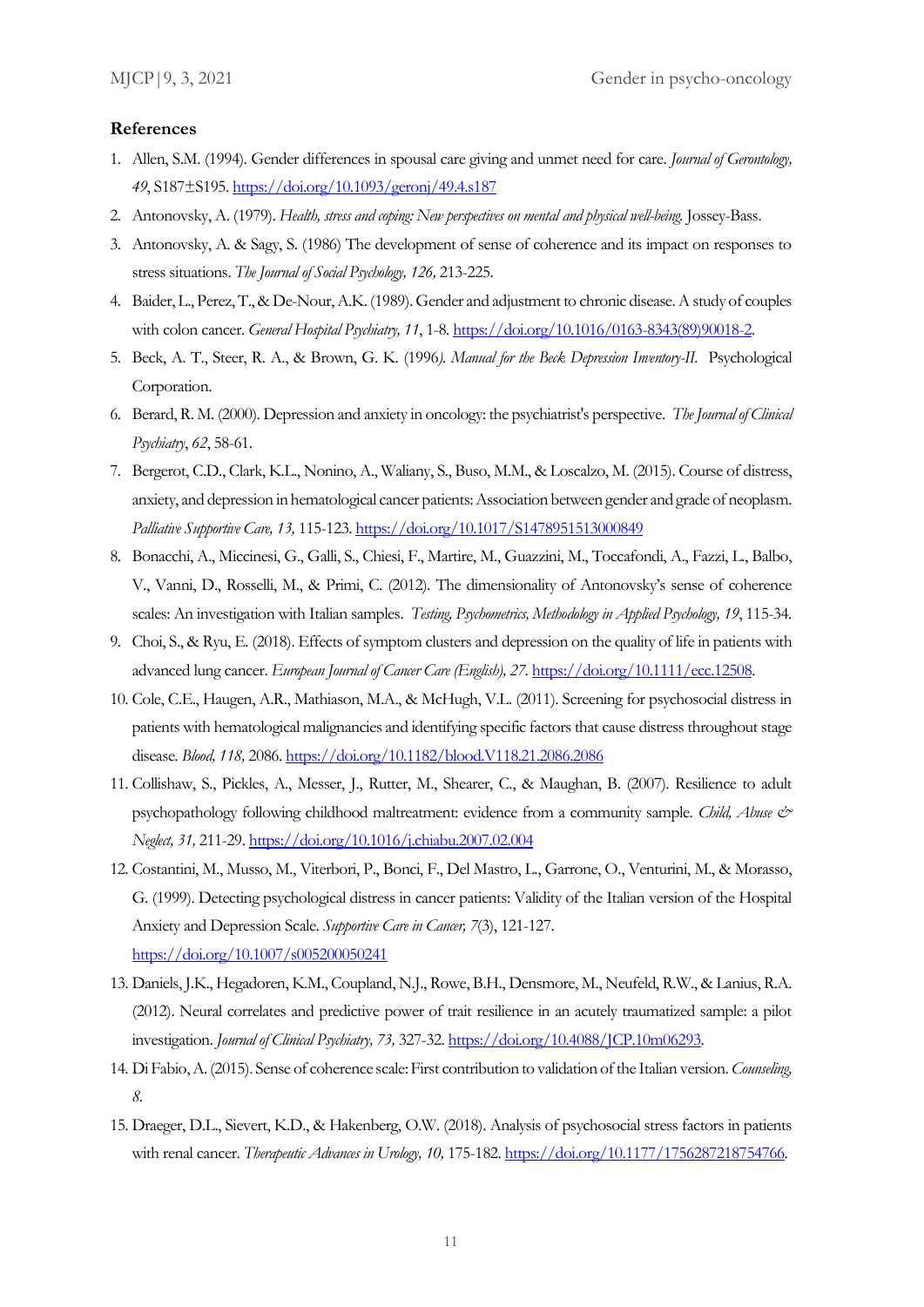- 16. DuMont, K.A., Widom, C.S., & Czaja, S.J. (2007). Predictors of resilience in abused and neglected children grown-up: the role of individual and neighborhood characteristics. *Child, Abuse & Neglect, 31*, 255-74. <https://doi.org/10.1016/j.chiabu.2005.11.015>
- 17. Eriksson, M., & Lindström, B. (2006). Antonovsky's sense of coherence scale and the relation with health: a systematic review. *Journal Epidemiology Community Health*, *60*, 376-381. <https://doi.org/10.1136/jech.2005.041616>
- 18. Friborg, O., Hjemdal, O., Rosenvinge, J.H., & Martinussen, M. (2003). A new rating scale for adult resilience: what are the central protective resources behind healthy adjustment? *International Journal of Methods in Psychiatric Research, 12*, 65-76[. https://doi.org/10.1002/mpr.143](https://doi.org/10.1002/mpr.143)
- 19. Goldzweig, G., Hubert, A., Walach, N., Brenner, B., Perry, S., Andritsch, E., & Baider, L. (2009). Gender and psychological distress among middle- and older-aged colorectal cancer patients and their spouses: an unexpected outcome. *Critical Reviews in Oncology/Hematology, 70,* 71-82. [https://doi.org/10.1016/j.critrevonc.2008.07.014.](https://doi.org/10.1016/j.critrevonc.2008.07.014)
- 20. Hinz, A., Herzberg, P.Y., Lordick, F., Weis, J., Faller, H., Brähler, E., Härter, M., Wegscheider, K., Geue, K., & Mehnert, A. (2019). Age and gender differences in anxiety and depression in cancer patients compared with the general population. *European Journal of Cancer Care (English), 28,* e13129. [https://doi.org/10.1111/ecc.13129.](https://doi.org/10.1111/ecc.13129)
- 21. Irving, G., & Lloyd-Williams, M. (2010). Depression in advanced cancer. *European Journal of Oncology Nursing, 14*(5), 395-399. <https://doi.org/10.1016/j.ejon.2010.01.026>
- 22. Jacelon, C.S. (1997). The trait and process of resilience. *Journal of Advanced Nursing, 25,* 123-9. <https://doi.org/10.1046/j.1365-2648.1997.1997025123.x>
- 23. Johnson, R.J. (2018). A research study review of effectiveness of treatments for psychiatric conditions common to end-stage cancer patients: needs assessment for future research and an impassioned plea. *BMC Psychiatry, 18,* 85[. https://doi.org/10.1186/s12888-018-1651-9.](https://doi.org/10.1186/s12888-018-1651-9)
- 24. Keller, M., & Henrich, G. (1999). Illness-related distress: does it mean the same for men and women? Gender aspects in cancer patients' distress and adjustment. *Acta Oncologica, 38,* 747-55. <https://doi.org/10.1080/028418699432905>
- 25. Koyama, A., Matsuoka, H., Ohtake, Y., Makimura, C., Sakai, K., Sakamoto, R., & Murata, M. (2016). Gender differences in cancer-related distress in Japan: a retrospective observation study. *Biopsychosocial Medicine, 10,* 10[. https://doi.org/10.1186/s13030-016-0062-8.](https://doi.org/10.1186/s13030-016-0062-8)
- 26. Lundman, B., Strandberg, G., Eisemann, M., Gustafson, Y., & Brulin, C. (2007). Psychometric properties of the Swedish version of the Resilience Scale. *Scandinavian Journal of Caring Science, 21*, 229-37. <https://doi.org/10.1111/j.1471-6712.2007.00461.x>
- 27. McGloin, J.M., & Widom, C.S. (2001). Resilience among abused and neglected children grown up. *Development and Psychopathology, 13,* 1021-38.<https://doi.org/10.1017/s095457940100414x>
- 28. Nakamura, Z.M., Deal, A.M., Nyrop, K.A., Chen, Y.T., Quillen, L.J., Brenizer, T., & Muss, H.B. (2020). Serial Assessment of Depression and Anxiety by Patients and Providers in Women Receiving Chemotherapy for Early Breast Cancer. *The Oncologist, 26,* 147-156[. https://doi.org/10.1002/onco.13528.](https://doi.org/10.1002/onco.13528)